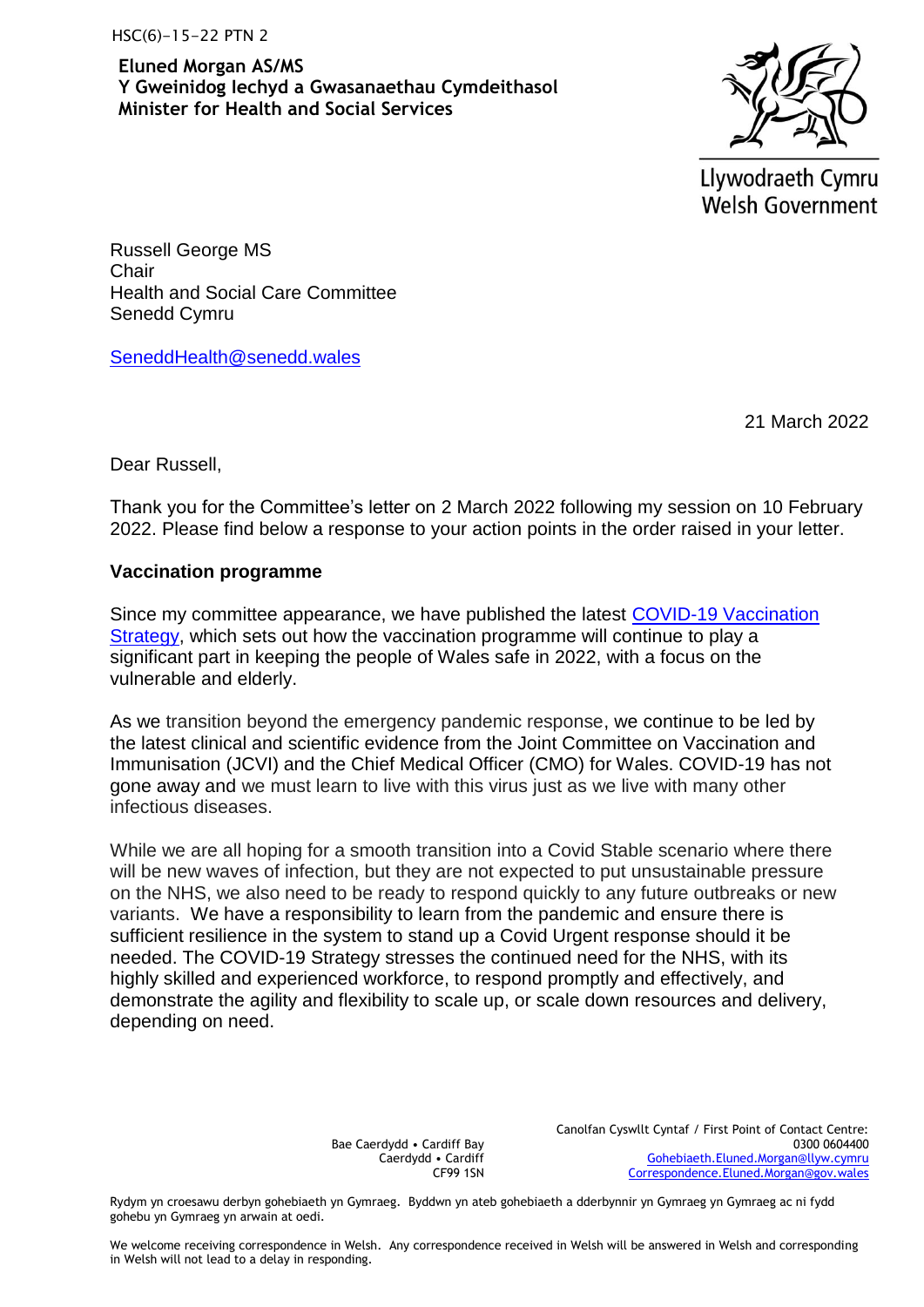Health boards have been asked to continue to deliver primary and booster doses, including the spring booster, in line with the current schedule and to plan on the basis of a core 'most likely' scenario including provision for an autumn booster, as well as planning for a COVID urgent scenario of a 'surge' in response to a variant of concern, akin to that delivered in late 2021 in response to the Omicron variant.

Health board's plans for COVID-19 vaccinations will be included in their IMTPs in response to the Planning Framework. They will be expected to provide narrative in their IMTP to outline their proposed service models and schedule as well as their plans in relation to maximising uptake, equity, surge capacity and workforce. We are expecting to receive those plans for scrutiny by the 31st March. In addition, health boards will be expected to report on their progress which will enable the sharing of good practice and innovation.

In terms of a universal offer of vaccination to all 5-11 year olds, health board vaccine SRO's have already planned for this scenario, including securing paediatric trained vaccinators and child-friendly vaccination centres. They have built on their learning from the vaccination of clinically at risk 5-11-year-olds and 12-15-year-olds and have considered carefully how to ensure equity from the outset. There is work in train to ensure the necessary immunisation and clinical guidance is in place, and there is factual and trusted information on the Public Health Wales website for children and parents to help inform their decision. Health boards will start to deploy this programme from mid-March and throughout April and May. The priority remains to protect our most vulnerable and elderly, as we have throughout the pandemic. The spring booster began roll out from Monday 14 March.

I have provided assurance to the NHS that funding will be made available to support their important work, including funding to secure venues, workforce and consumables; though there is the expectation that health boards will explore every opportunity to secure a more sustainable workforce and adapt the delivery models to be as efficient as possible, demonstrating value for money.

## **Review of winter plans**

There has been regular dialogue with Regional Partnership Boards since the submission of their planning documents in November 2021. Feedback from the RPBs has informed the planned review process.

The winter planning process and impact will be reviewed formally during April and May 2022 when the full impact of actions undertaken to support winter resilience will be known. This review will comprise a number of components:

- Review of actions undertaken by regions to assess the impact in terms of outputs and outcomes (where these data are available). This will be undertaken through the processes used for the Regional Investment Fund for which each Regional Partnership Board submits a quarterly return.
- Feedback from key stakeholders on the process of developing and implementing the winter plan. This will include:
	- o RPB leads and health and social care colleagues;
	- o Welsh Government policy leads across the Health and Social Services Group.
- The review will gather notable practice and challenges experienced by each region to facilitate learning.